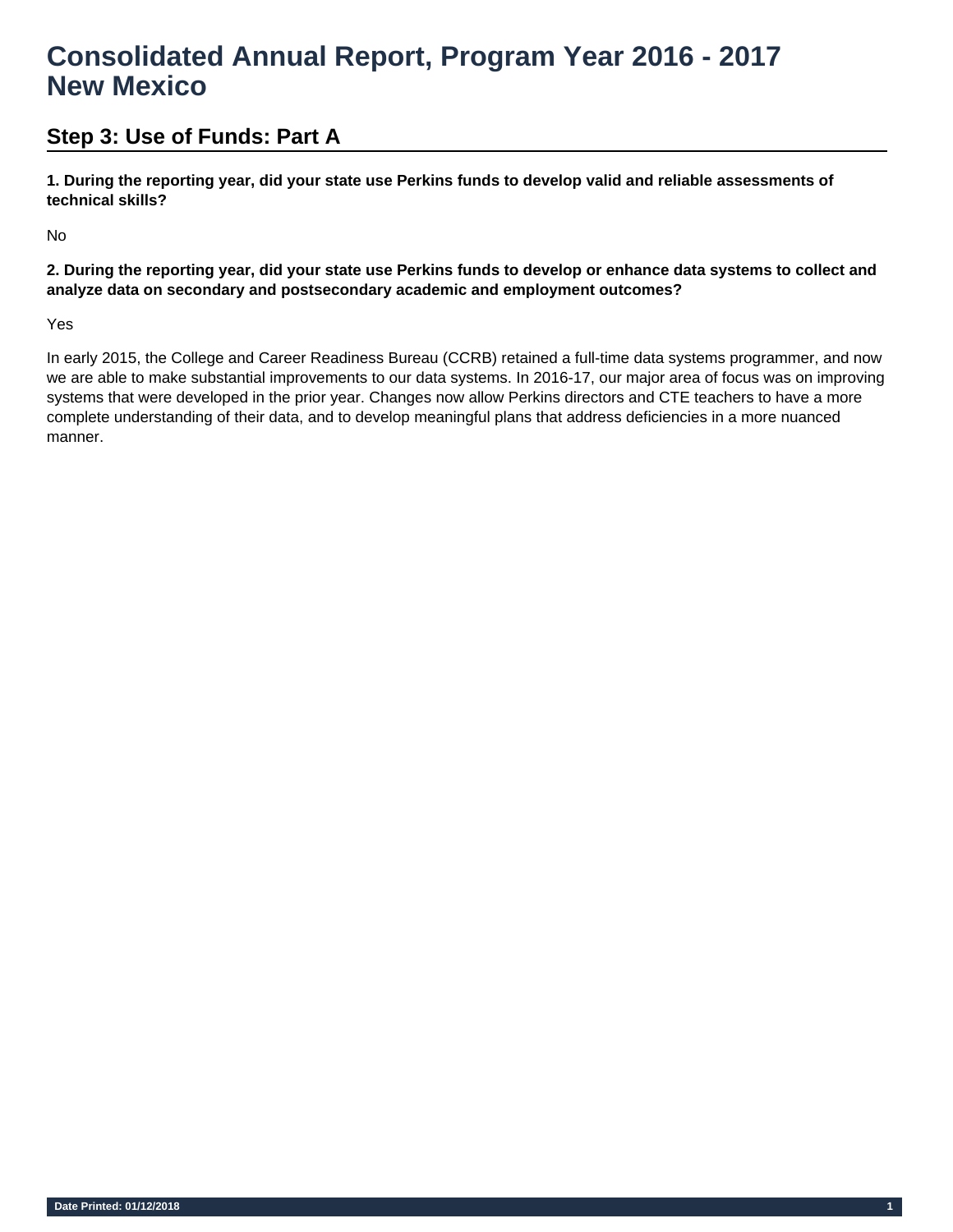# **Step 3: Use of Funds: Part B**

# **1. During the reporting year, how did your state assess the career and technical education programs funded under Perkins IV?**

A risk-based rubric is utilized by the CCRB staff to review and assess Perkins funded CTE programs for each recipient. The rubric reviews administrative, programmatic, and financial risks. Grant monitors complete a risk-based rubric for all recipients.

This risk based rubric was used on an ongoing basis throughout the year for various reasons such as to guide technical assistance efforts, to determine which recipients will receive a formal monitoring visit, and the focus of the site visit. Other objective measures of risk include LEA report card grades for College & Career Readiness, the number of missed Perkins outcome indicators, the percentage of Perkins award funds unspent at the end of the fiscal year, how many RfRs were denied and for what reason, and the time elapsed since the last formal monitoring. Schools that have not been visited in the past five years are prioritized even if they otherwise demonstrate low risk.

The inclusion of multiple objective measures of risk ensures that monitoring visits are directed to those recipients requiring the most support in compliance with the grant. Monitoring visits in 2016-17 were conducted by teams of two to four staff and typically required several business days. Reviews include on-site interviews with administration, CTE teachers, students, guidance counselors, business/fiscal personnel, data coordinators and the Perkins Director, or head of CTE at the site. A document review focuses on the recipient's support documentation in the areas of program implementation, data collection, fiscal responsibilities and collaboration between secondary, postsecondary and industry partners. In 2016-17, six secondary sites and one postsecondary site were monitored.

The team evaluates the LEA's local plan, evidence of expenditures meeting required and permissive uses of funds, student enrollment, transcripts, Next Step Plans, and other data. After the visit, the team compiles its information, determines if any issues of non-compliance exist and then the monitoring team leader writes a formal Letter of Findings. The LEA and assigned grant monitor work together to develop a corrective action plan to address any findings. Generally, the goal for the corrective action plan is that it be completed in the current school year.

New Mexico funds several LEAs with special CTE grants for High Schools that Work (HSTW) implementation. These sites are assessed through an annual needs assessment and progress monitoring visits, conducted by the Southern Education Regional Board (SREB) and CCRB staff.

In 2016-17, each of the four participating LEAs received a needs assessment and two progress monitoring visits.

## **2. During the reporting year, how did your state develop, approve, or expand the use of technology in career and technical education?**

For the 2016-17 school year, several subrecipients received Perkins funding specifically for developing or expanding the use of technology. Institutions used Perkins funds to purchase equipment that helped enable technology in the classroom.

## **3. During the reporting year, what professional development programs did your state offer, including providing comprehensive professional development (including initial teacher preparation) for career and technical education teachers, faculty, administrators, and career guidance and academic counselors at the secondary and postsecondary levels? On what topics?**

Each year, the CCRB offers a wide variety of professional development programs to high school CTE teachers and postsecondary faculty, as well as special offerings for administrators and counselors. The largest event is the annual New Mexico Association for Career and Technical Education (NMACTE) conference, held June 15-16, 2017, in Ruidoso. The event included a variety of exhibitor sponsors, who offered support services and products for attendees to consider.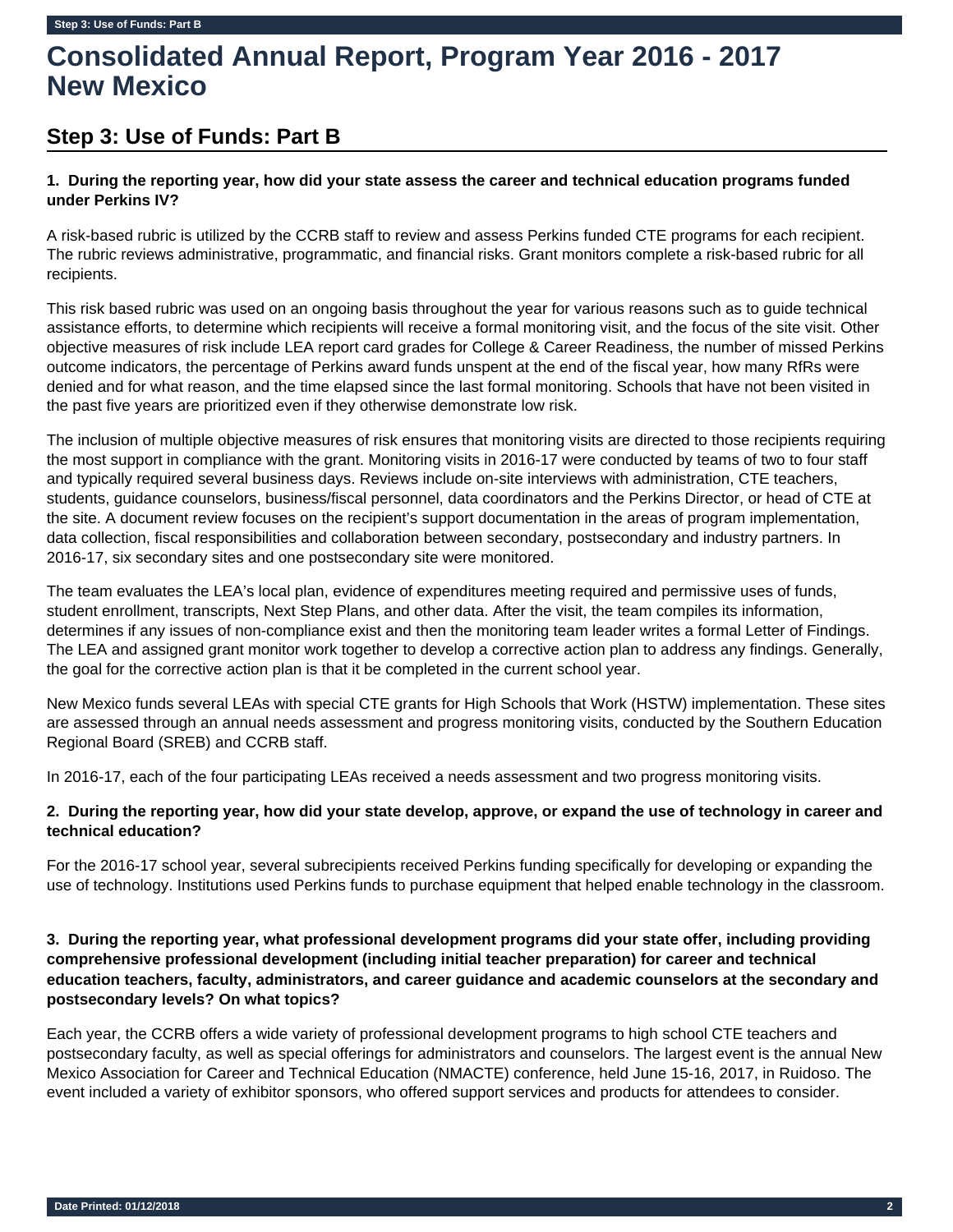#### **Step 3: Use of Funds: Part B**

NMACTE offered concurrent informational sessions throughout both days. The keynote for 2016 was Michael Daggs. He discussed commitment, personal engagement and personal buy-in as key the phrases that describe a difference-maker. Two pre-conferences and 44 workshops made for a robust event covering many CTE related topics. The CCRB conducted two professional development sessions for Perkins directors this year. The first one, Oct. 13, 2015, in Santa Fe, New Mexico, was designed to support Perkins Directors who have less than two years' experience in overseeing the grant. Topics covered included the application processes and responsibilities, the Annual Performance Report, managing redistribution funds, data collection and data quality, and financial systems and processes.

The second Perkins directors' professional development session was the annual Perkins Application Meeting. The meeting took place January 23-24, 2017 and included several guest speakers. Vanessa Barela introduced participants to EdReady, a personalized math prep program. Brock Smith discussed the benefits of using Precision Exams as both an end of course exam and an industry recognized credential. SREB representative Clara Clark discussed the Common Career Technical Core. Organizers from the state's career technical student organizations discussed the use of co-curricular leadership activities as a way to improve soft skills. The New Mexico Department of Workforce Solutions demonstrated its new Internship portal, and directors received a refresher on how to use the labor data portal to determine trends in the job market.

The CCRB staff also facilitated several sessions. A discussion with secondary directors about their performance data led to the finalization of the performance measure targets for the 2017-18 school year. A similar discussion and goal setting process was facilitated with the postsecondary directors. A robust discuss focused on what makes a strong program of study. A presentation on Section 134 of the Perkins Act focused on what needs to be addressed in the local application in order to sufficiently address requirements.

Another ongoing professional development series that the CCRB sponsors is the Project Based Learning (PBL) professional development series taught by SREB. The professional development series spanned six days of training that was divided into three, two day segments. The training was open to all secondary and postsecondary campuses in the state. The training focused on designing project based units that were built around a common work place problem. During the second session, teachers had the opportunity to share projects and design new work-place scenarios with local business representatives who participated in the event to support the teachers.

The CCRB staff also provided customized presentations when requested. These presentations included all-day CTE trainings at several postsecondary institutions. These professional development programs focused on Programs of Study, curriculum design, the nine required uses, defining special population students, and strategies for assuring access for and success for special population members. Technical assistance was provided to participants on how to use Perkins funding for meeting the needs of special population students as well as how to design and execute effective programs of study.

# **4. During the reporting year, how did your state provide preparation for non-traditional fields in current and emerging professions, and other activities that expose students, including special populations, to high skill, high wage occupations?**

School year 2016-17 was the third year of New Mexico's partnership with the National Alliance for Partnerships in Equity (NAPE). The goal for this partnership is for NAPE to implement its PIPE-STEM™ project in New Mexico. PIPE-STEM™ is a data-driven decision-making institutional change process focused on increasing participation, completion, and transition of females who are enrolled in STEM-related programs of study. Two postsecondary institutions are leading this effort.

CCRB began a three-year project in 2014-15 in support of nontraditional learners. Eastern New Mexico University – Roswell (ENMU–R) was awarded a multi-year contract for its proposal for a coalition of high schools and institutions of higher education in southeast New Mexico to create programs of study that impact both student graduation and nontraditional career choices. In 2014-15, ENMU–R collected, analyzed and inventoried currently existing programs of study for nontraditional students in southeastern New Mexico. In year two, ENMU–R compiled the information into a database and developed mock-ups of how the data will be accessed via an online portal. In 2016-17, ENMU–R finalized the website for statewide promotion, adoption and implementation.

The CCRB staff provides technical assistance to grant recipients according to their requests, and in 2016-17, several recipients requested help with issues related to nontraditional students. Albuquerque Public Schools again hosted a conference focusing on nontraditional issues, and CCRB Education Administrator Mary Medina presented the keynote speech for students at the event. The audience consisted of students from the various Albuquerque high schools and district charter schools, CTE teachers, and related educational support personnel.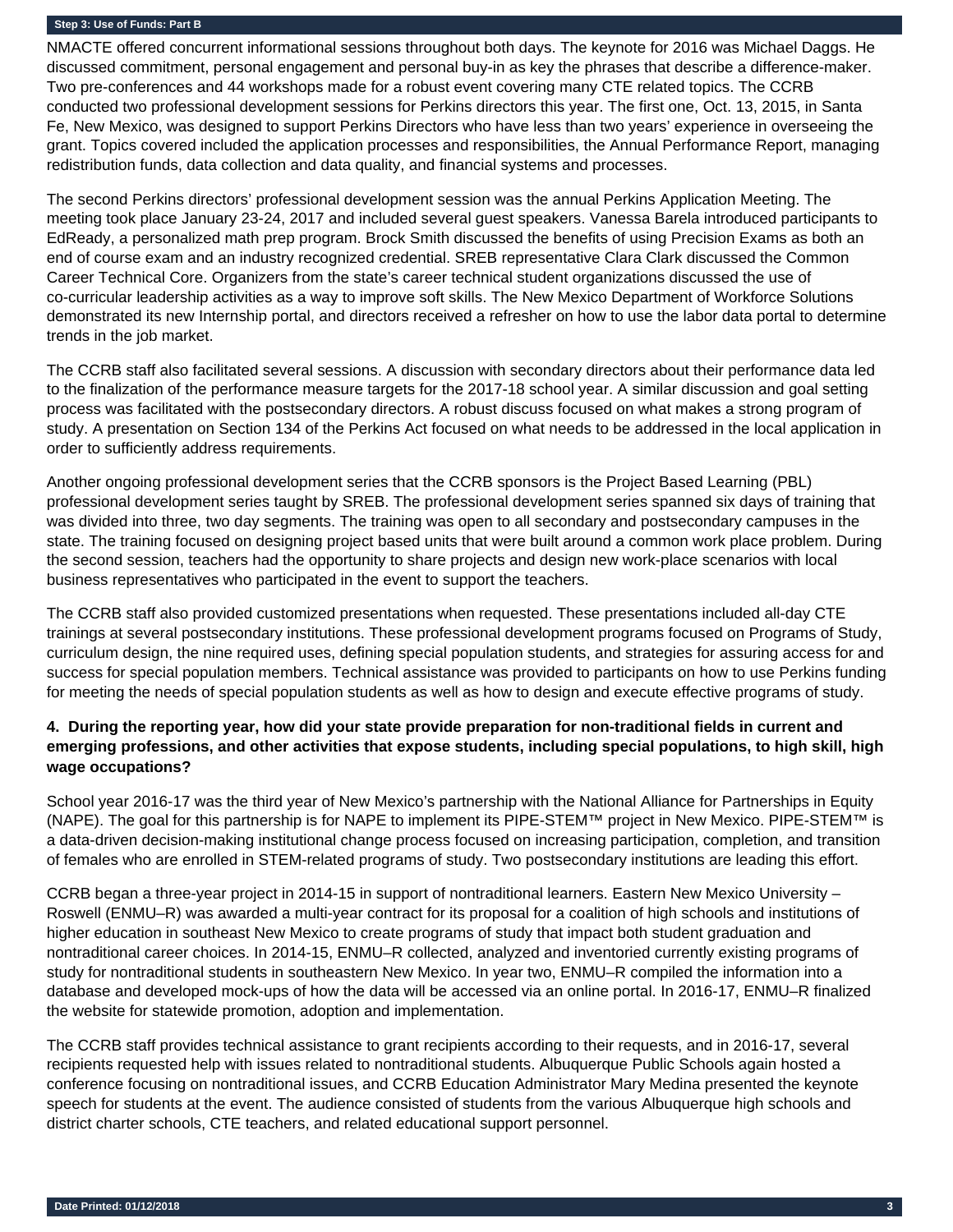#### **Step 3: Use of Funds: Part B**

### **5. During the reporting year, how did your state provide support for programs for special populations that lead to high skill, high wage and high demand occupations?**

CCRB presented topics related to support of special populations during the NMACTE Conference held June 2017. The participating audience consisted of instructors (secondary and postsecondary), administrators, and support staff. CCRB also collaborated closely with the New Mexico GRADS (Graduation Reality And Dual-Role Skills) Program to implement the U.S. Health and Human Services Department Grant, Support for Expectant and Parenting Teens, Fathers, and their Families. The goal of that grant is to provide expectant and parenting teens and their families with a comprehensive network of support services to assist them to complete their education and to increase access to health care, family planning services, child care, housing and other support.

New Mexico continued to use Perkins Leadership and Reserve Grant funds to support the New Mexico Jobs for America's Graduates (JAG-NM) network of schools, an affiliate of the nation's largest dropout prevention and recovery program. JAG-NM provides a secondary educational setting that promotes the academic performance, skills development, civic responsibility, leadership, and social awareness that are necessary to prepare for high-wage, high-skill, and high-demand occupations.

In all programs supported by the CCRB, subrecipients directly address support for special populations.

#### **6. During the reporting year, how did your state offer technical assistance for eligible recipients?**

Technical assistance to LEAs and postsecondary institutions occurred through a variety of methods to include email, telephone, webinar and face-to-face technical assistance visits. The technical assistance included meetings, monitoring visits, collaboration at conferences or other meeting venues such as the Perkins Application Workshop, the statewide PED data conference, professional development sessions, the Association for Career and Technical Education meetings and conferences, and customized workshops requested by the sub-grantees.

In an effort to support schools to design rigorous and relevant career pathways, the state also supported work with four HSTW sites, one in each workforce development region of the state. The schools submitted applications and began transformation work in fall of 2015. The four schools participated in a structured series of activities.

The focus of their efforts is to develop and implement high-quality programs of study Each of the HSTW sites received at least 16 days of on-site direct coaching for the school administrative and leadership teams, and a two-day needs assessment visit and two progress monitoring visits

Working on behalf of the efforts of the CCRB, technical assistance was also provided to secondary and postsecondary institutions by the College Board, the Career-Technical Leadership Project at Eastern New Mexico University, the Pecos Valley Regional Education Cooperative 8, and the New Mexico Business Roundtable.

#### **7. Serving individuals in state institutions**

#### **Part I: State Correctional Institutions**

#### **Amount of Perkins funds used for CTE programs in state correctional institutions:**

 $\Omega$ 

**Number of students participating in Perkins CTE programs in state correctional institutions:**

 $\Omega$ 

#### **Describe the CTE services and activities carried out in state correctional institutions.**

Mexico did not fund state correctional institutions using Perkins funds during 2016-17.

#### **Part II: State Institutions Serving Individuals with Disabilities**

**Amount of Perkins funds used for CTE programs in state institutions serving individuals with disabilities:** 

10000

**Number of students participating of Perkins CTE programs in institutions serving individuals with disabilities:**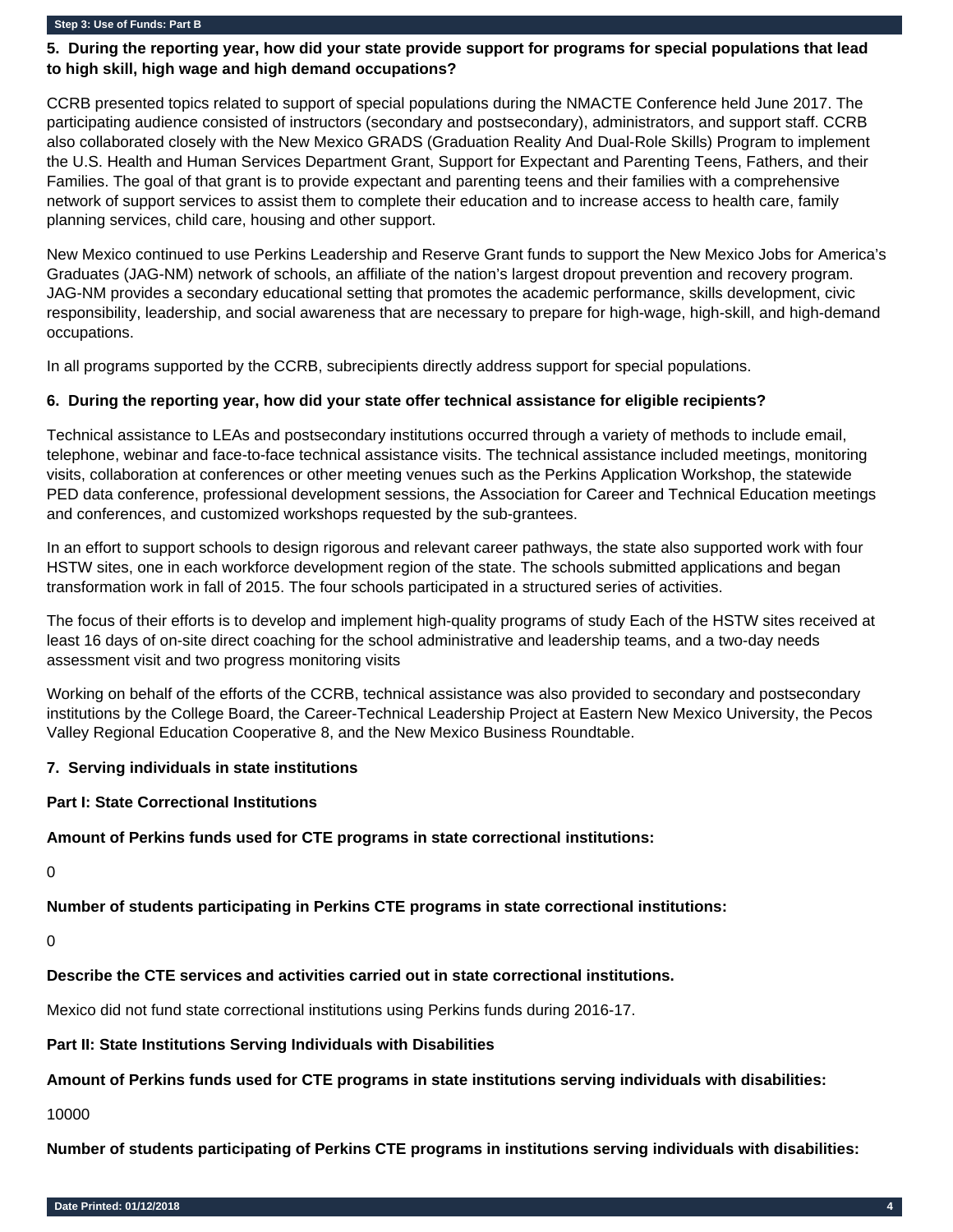75

#### **Describe the CTE services and activities carried out in institutions serving individuals with disabilities.**

The students from NMSD benefited from training in networking, postsecondary training opportunities, use of assistive technology, attainment of soft skills, and interviewing techniques. Several opportunities were provided for collaboration between employers, educational professionals, service partners, families, and students to analyze labor markets, and to develop networking and marketable employment skills. Professional development for teachers also was provided on how to assist students in the transition out of school.

### **8. During the reporting year, did your state use Perkins funds to support public charter schools operating career and technical education programs?**

Yes

The Albuquerque Public Schools district provides support for three district charter schools through its local application.

• Corrales International School received support again this year for its PLTW Biomedical Sciences pathway.

• DATA Charter School continued to receive support for a third year in Architectural Design & Drafting.

• The Career Enrichment Center (CEC) is a technology center that offers CTE classes to students enrolled in other APS schools.

In addition, New Mexico awarded one of four HSTW Perkins funded grants to a Media Arts Collaborative Charter School (MACCS) in Albuquerque.

### **9. During the reporting year, did your state use Perkins funds to support family and consumer sciences programs?**

Yes

Through the leadership portion set aside that funds the Career Technical Leadership Project (CTLP), family and consumer sciences programs continue to be supported through professional development, online resources, competitions, and leadership activities within FCCLA (Family, Career, and Community Leaders of America) and SkillsUSA.

**10. During the reporting year, did your state use Perkins funds to award incentive grants to eligible recipients for exemplary performance or for use for innovative initiatives under Sec. 135(c)(19) of Perkins IV?**

No

**11. During the reporting year, did your state use Perkins funds to provide career and technical education programs for adults and school dropouts to complete their secondary school education?** 

No

**13P. During the reporting year, did your state use Perkins funds to provide assistance to individuals who have participated in Perkins assisted services and activities in continuing their education or training or finding appropriate jobs?** 

No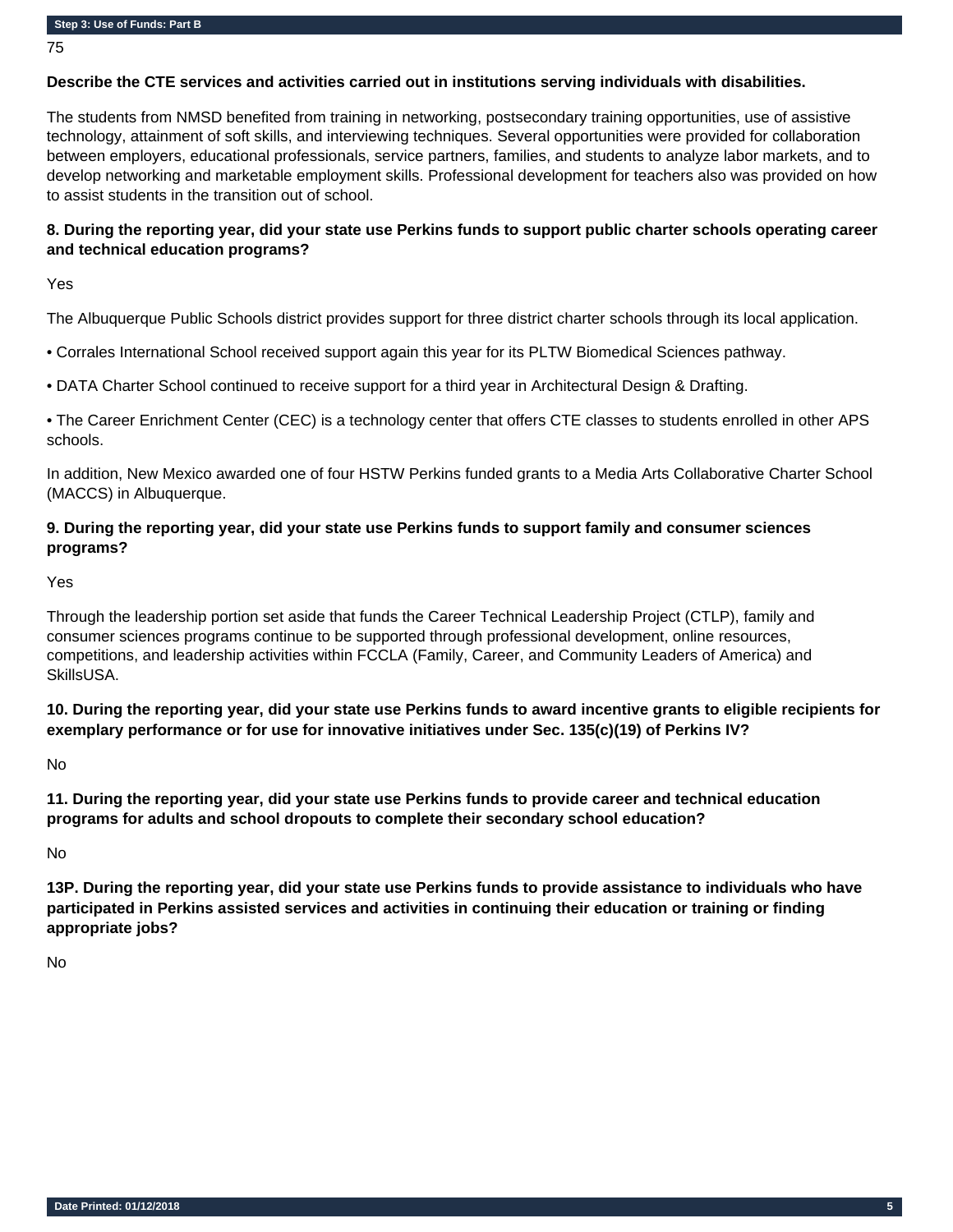# **Step 3: Use of Funds: Part C**

**1. During the reporting year, how did your state provide support for career and technical education programs that improve the academic and career and technical skills of students through the integration of academics with career and technical education?** 

New Mexico provided professional development to teams of educators to improve the integration of academics with CTE Literacy Design Collaborative (LDC) and Mathematics Design Collaborative (MDCare programs that provide resources to support the implementation of the Common Core within CTE areas, through a collaboration in which educators share resources. These leadership teams are charged with identifying common instructional strategies and priorities that can be used in all classes, including CTE and electives.

# **2. During the reporting year, how did your state support partnerships among local educational agencies, institutions of higher education, adult education providers, and, as appropriate, other entities, such as employers, labor organizations, intermediaries, parents, and local partnerships, to enable students to achieve state academic standards, and career and technical skills.**

A part of New Mexico's ongoing effort to ensure partnerships between educational entities and business and industry representatives, during 2016-17 CCRB developed a strong relationship with the New Mexico Department of Workforce Solutions. The culminating event, in the summer of 2017, brought together staff from both agencies in a facilitated all-day training. Both agency's staff worked together to better understand the work of the other agency and develop plans for future collaboration.

Additionally, all subrecipients supported by Perkins funds are required to directly address building and maintaining these relationships, and this is a topic of frequent support during technical assistance visits.

# **3. During the reporting year, did your state use Perkins funds to improve career guidance and academic counseling programs?**

Yes

Several subrecipients received custom presentations regarding counseling and advisement.

# **4. During the reporting year, did your state use Perkins funds to establish agreements, including articulation agreements, between secondary school and postsecondary career and technical education programs to provide postsecondary education and training opportunities for students?**

Yes

Subrecipients are required to establish agreements between secondary school and postsecondary career and technical education programs. All funded secondary and postsecondary programs have relationships with their partner institutions.

# **5. During the reporting year, did your state use Perkins funds to support initiatives to facilitate the transition of sub baccalaureate career and technical education students into baccalaureate programs?**

No

**6. During the reporting year, did your state use Perkins funds to support career and technical student organizations?**

Yes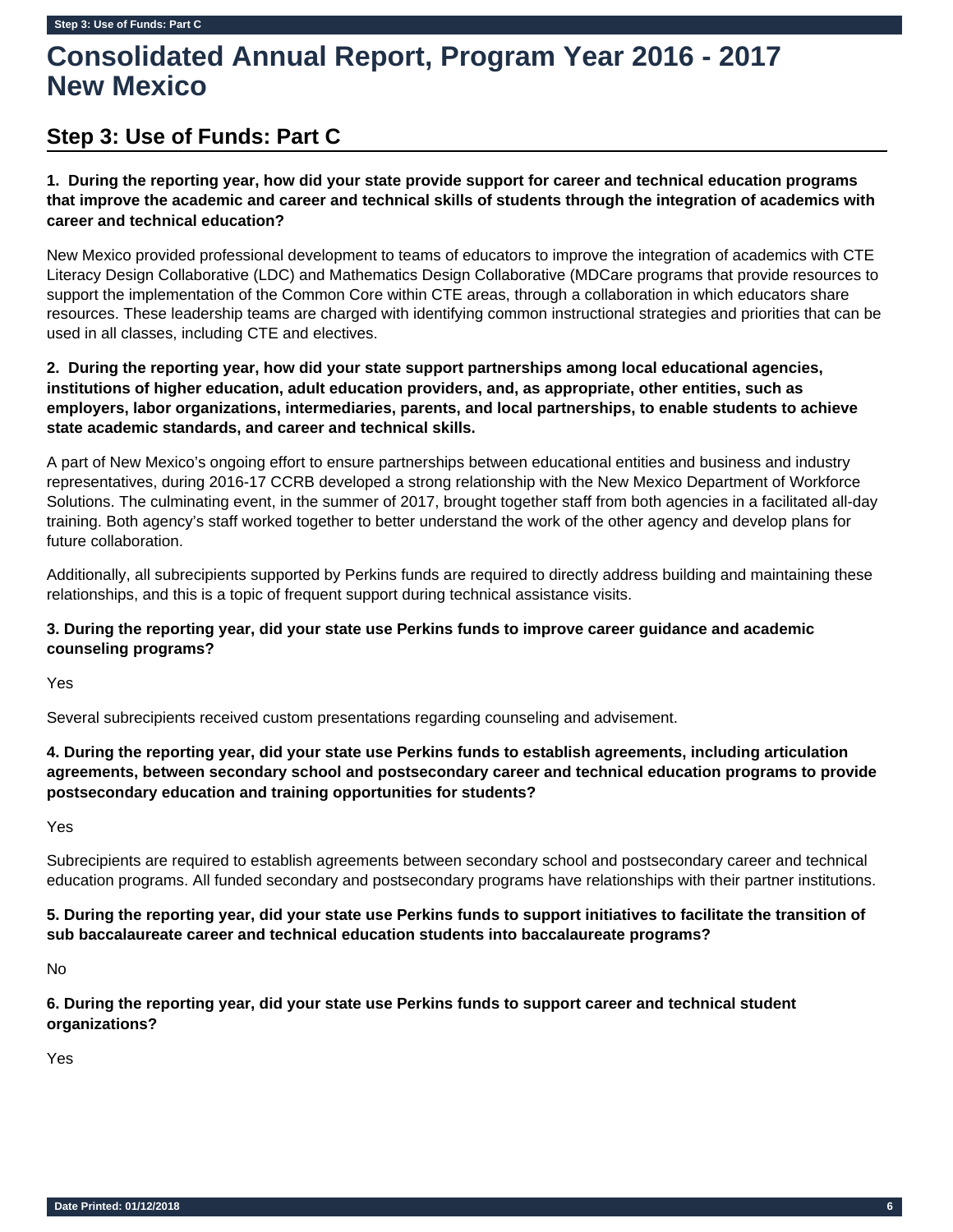#### **Step 3: Use of Funds: Part C**

The College and Career Readiness Bureau partners with Eastern New Mexico University to support the operation of the CTLP. The CTLP manages six CTSOs in New Mexico: Business Professionals of America, DECA, Family, Career and Community Leaders of America, HOSA—Future Health Professionals, SkillsUSA, and Technology Students Association (TSA). These organizations engage student members in career and technical education activities as an integral part of the instruction program to meet the needs of a well-trained workforce for the 21st century.

Educators Rising (formerly Teacher Education Association) is another CTSO being supported through Perkins funds. It is facilitated out of New Mexico State University.

# **7. During the reporting year, did your state use Perkins funds to support career and technical education programs that offer experience in, and understanding of, all aspects of an industry for which students are preparing to enter?**

Yes

During 2015-16, Perkins funds were used to support a variety of career and technical education programs. Through the advisory process schools are encouraged to work together with their work force boards and local economic develop leaders to identify not only guest speakers for their classrooms but also gain relevant training materials and actual job/internships for their students. Instructors are also encouraged to actively engage their students in participation in career and technical student organizations such as FFA, HOSA, FCCLA, TSA, SKILLS USA; Educators Rising; DECA, BPA, which provide experiences with leadership, soft-skills attainment, and a variety of personal/professional networks.

Many schools utilize the NCCER/NOCTI/Precision Exam platforms. These certifications assist students in gaining valuable hands-on training locally. Participating students earn Automotive Service Excellence (ASE) certifications in several areas.

NMSU has also taken the lead in providing local PLTW training in New Mexico for teachers in the areas of aerospace engineering, environmental engineering, and biomedical engineering. The New Mexico Restaurant Association has developed specific ProStart I, II, III curricula and training for instructors, and supports summer externships with large restaurant corporations such as Darden Restaurants.

**8. During the reporting year, did your state use Perkins funds to support partnerships between education and business, or business intermediaries, including cooperative education and adjunct faculty arrangements at the secondary and postsecondary levels?** 

Yes

A representative from within the CCRB from the Public Education Department continues to sit on the Governor's Job Training Incentive Program board as a required member. This board is operated within the Economic Development Department. Monthly meetings occur with businesses that are seeking incentive funds to hire and train New Mexico residents for emerging employment. This partnership provides an opportunity for the CCRB to inform business members of secondary and postsecondary CTE programs and it allows for dialog to encourage their participation as advisors for CTE programs of study. Membership on the board also provides an opportunity for CCRB to gather information from the employer community and relay the information to Perkins sub grantees though technical assistance and presentations at workshops.

## **9. During the reporting year, did your state use Perkins funds to support the improvement or development of new career and technical education courses and initiatives, including career clusters, career academies, and distance education?**

Yes

CCRB developed a guidebook describing possible career technical education programs of study. Dr. Michael Stanton, a former principal and CCRB contractor, met with teachers and industry representatives to evaluate programs of study in each of the sixteen career clusters specified by careerclusters.org. Over 20,000 copies of the guidebook were distributed during 2016-17.

### **10. During the reporting year, did your state use Perkins funds to provide activities to support entrepreneurship education and training?**

No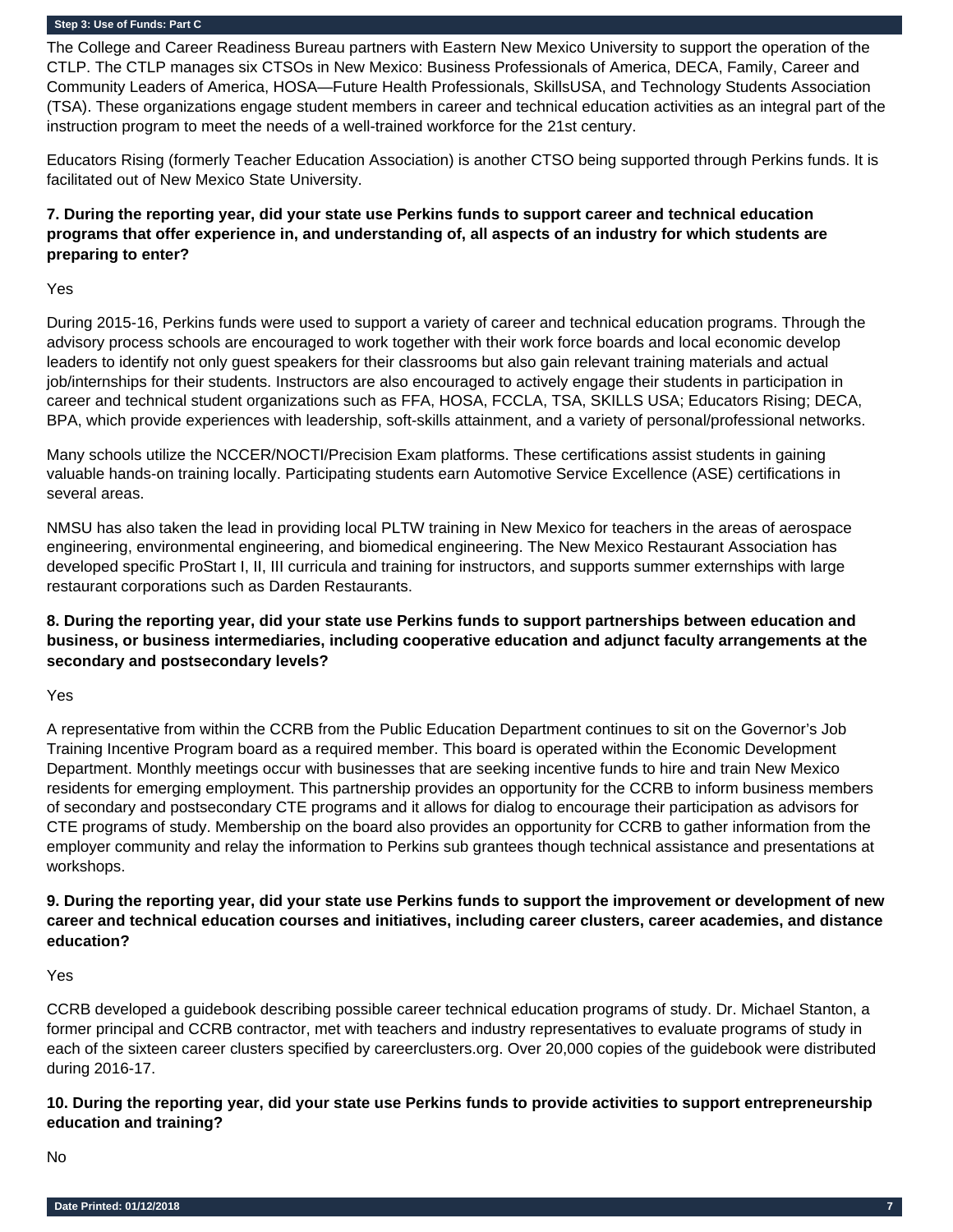#### **Step 3: Use of Funds: Part C**

**11. During the reporting year, did your state use Perkins funds to improve the recruitment and retention of career and technical education teachers, faculty, administrators, or career guidance and academic counselors, and the transition to teaching from business and industry, including small business?** 

No

**12. During the reporting year, did your state use Perkins funds to support occupational and employment information resources?** 

No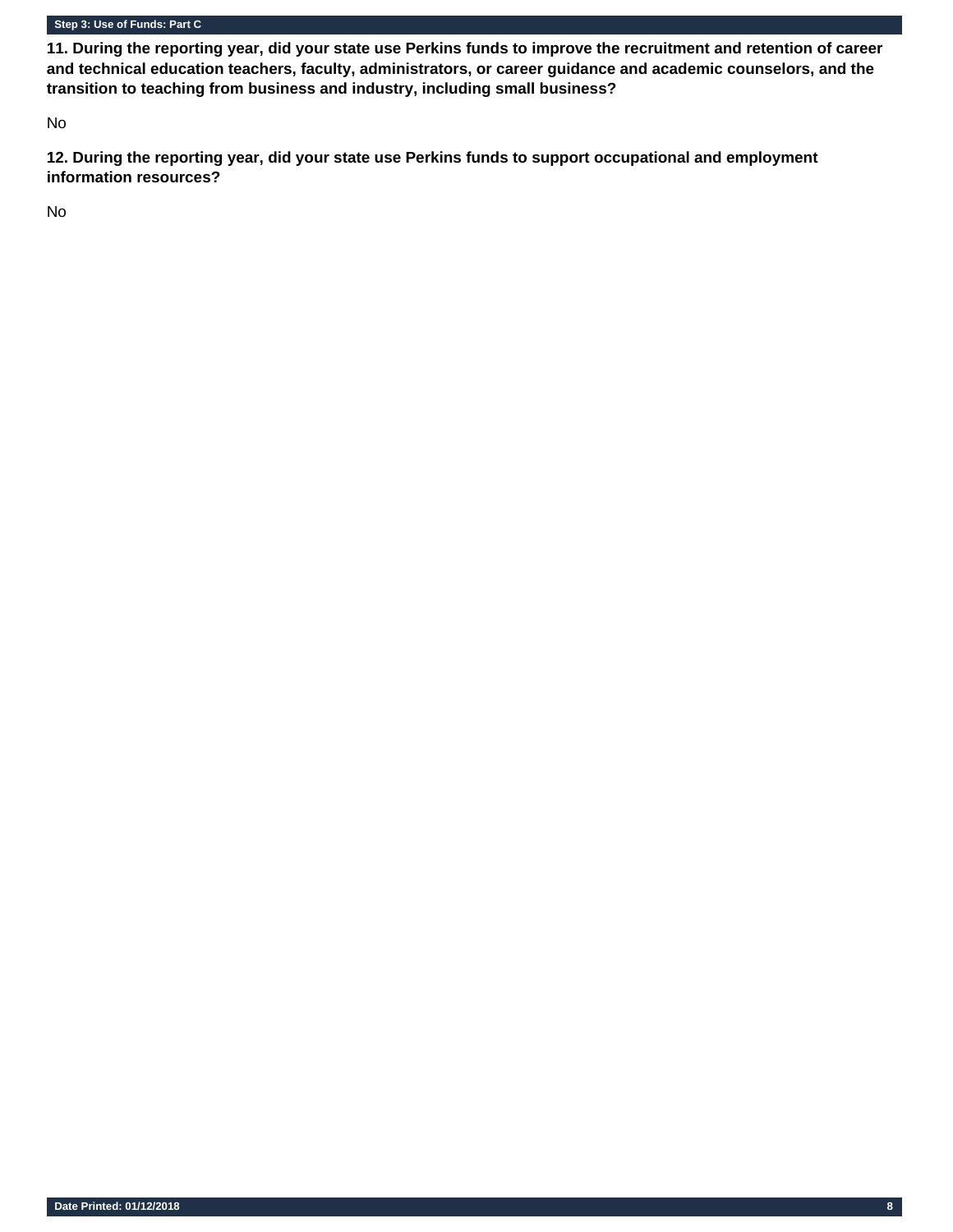# **Step 4: Technical Skills Assessment**

**Provide a summary of your state's plan and timeframe for increasing the coverage of programs entered above.**

**Enter the number of students assessed for technical skill attainment, and the total number of CTE concentrators reported for the program year. The percent of students assessed for technical skill attainment will be automatically calculated.**

| Population      | Number of Students in the | Number of Students in the | <b>Percent of Students Assessed</b> |
|-----------------|---------------------------|---------------------------|-------------------------------------|
|                 | <b>Numerator</b>          | <b>Denominator</b>        |                                     |
| Secondary       |                           |                           |                                     |
| <b>Students</b> |                           |                           |                                     |
| Postsecondary   |                           |                           |                                     |
| <b>Students</b> |                           |                           |                                     |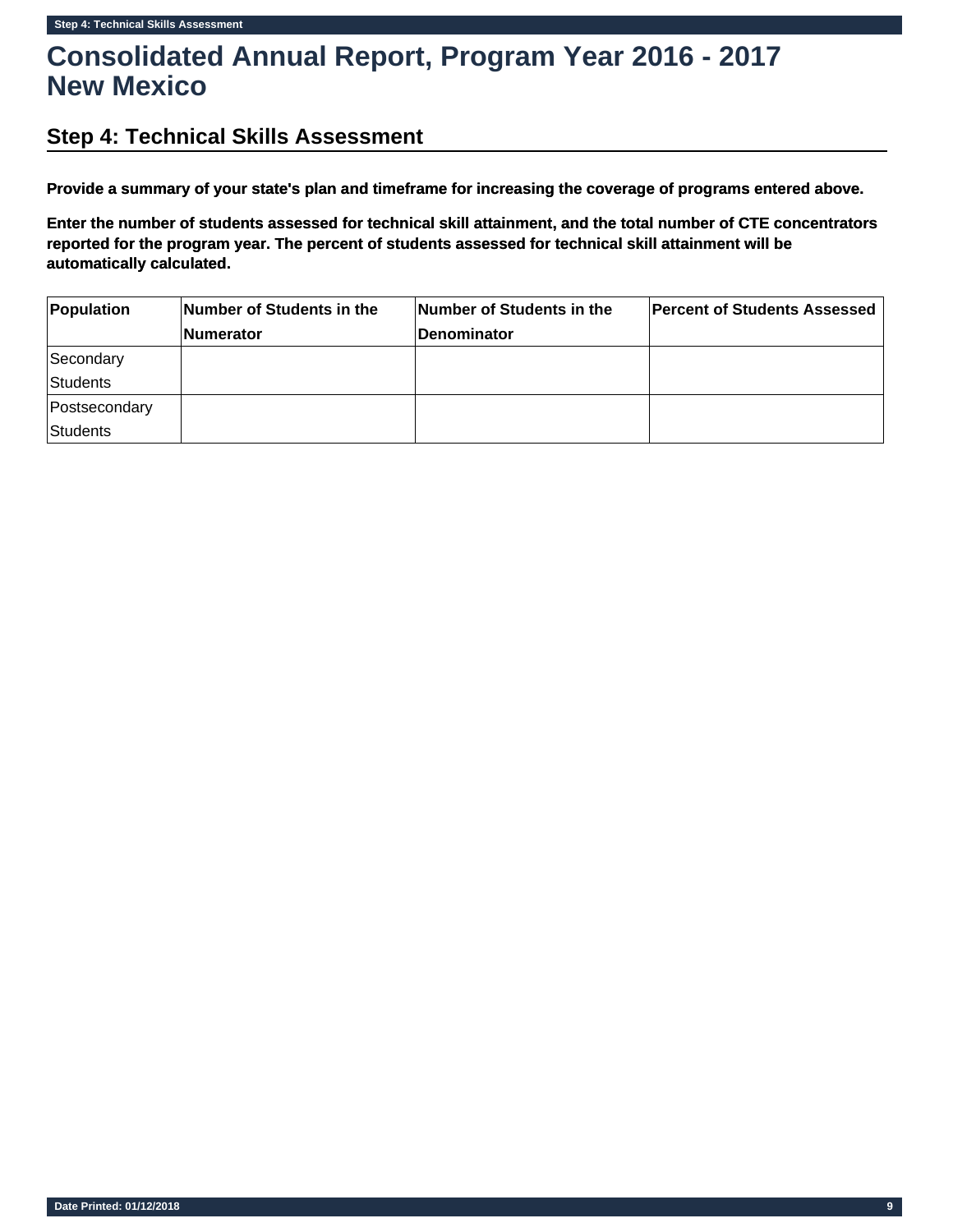# **Step 8: Program Improvement Plans**

### **Extension Requested?**

No

# **Required Program Improvement Plans**

Your state has met at least 90% of the state adjusted level of performance for all core indicators of performance. You do not need to provide state program improvement plans.

### **Local Program Improvement Plans**